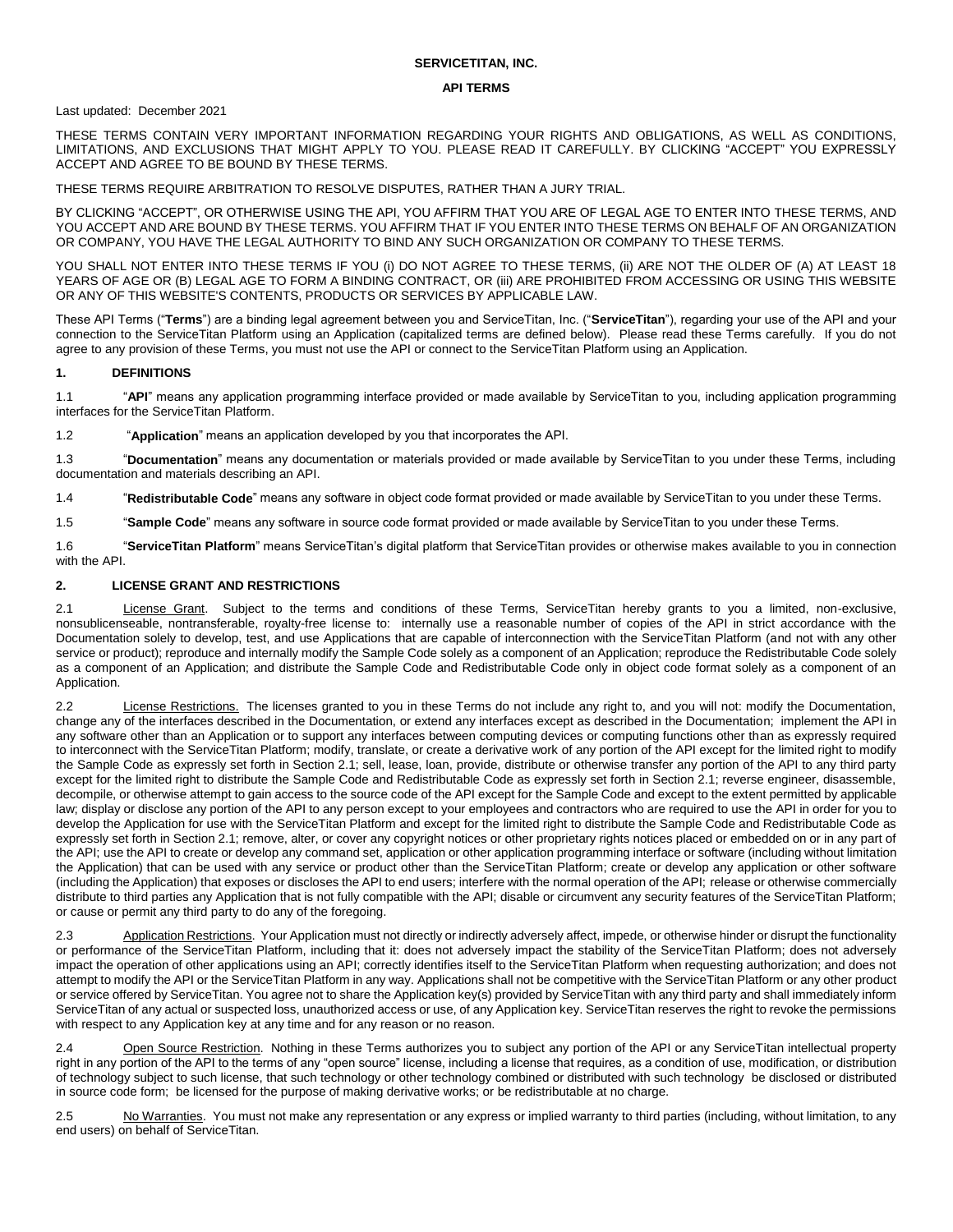2.6 Feedback. If you provide any feedback to ServiceTitan concerning the functionality and performance of the API or ServiceTitan Platform (including identifying potential errors and improvements) ("**Feedback**"), you hereby assign to ServiceTitan all right, title, and interest in and to the Feedback, and ServiceTitan is free to use the Feedback without payment or restriction.

2.7 Reservation of Rights. The API is licensed and not sold to you. ServiceTitan reserves the right to modify, suspend or discontinue the API and at any time without notice or liability to you. You acknowledge and agree that nothing in these Terms will convey, assign or otherwise transfer to you any title or ownership rights in any part of the API or the ServiceTitan Platform. All rights not expressly granted to you in these Terms are reserved to ServiceTitan. No additional rights whatsoever (including, without limitation, any implied licenses) are granted to you by implication, estoppel or otherwise.

2.8 Confidentiality. You will maintain the confidentiality of and not disclose to any third party: (a) these Terms, (b) all non-public information disclosed by ServiceTitan to you pursuant to these Terms, and (c) all Feedback, all ServiceTitan Platform performance data, and all other information obtained through use or access to the API or access to the ServiceTitan Platform.

## **3. UPDATES AND SUPPORT**

3.1 API Updates. ServiceTitan may, in its sole discretion, provide replacements, updates, modifications, or bug fixes for the API to you ("**Updated API**"). Each Updated API will be deemed part of the API and subject to the terms of these Terms. Modified or merged portions of the Sample Code or Redistributable Code will be deemed part of the Sample Code or Redistributable Code, as applicable, and subject to the terms of these Terms. You will ensure that, prior to commercially using or releasing any Application, each Application will be fully compatible with the most recent Updated API, if any.

3.2 Support. ServiceTitan is not obligated to provide you with any assistance related to the API, the development of Applications, or connection to the ServiceTitan Platform.

## **4. TERM AND TERMINATION**

4.1 Term. The term of these Terms will commence on the Effective Date and continue in effect until terminated in accordance with the provisions of these Terms.

4.2 Termination and Suspension. You may terminate these Terms at any time upon written notice to ServiceTitan. ServiceTitan may terminate these Terms immediately upon written notice, if you are in material breach of Section 2; if you otherwise materially breach these Terms and fail to cure the breach within 30 days after you receive notice of the breach from ServiceTitan; upon termination or expiration of your agreement to license use of the ServiceTitan Platform; or immediately, if you assert any claim of patent infringement against ServiceTitan based on patents reading on any portion of the API. Upon termination, your licenses under these Terms will end and you will cease all use of the API and discontinue use and distribution Applications. ServiceTitan may suspend your access to the API immediately and without notice if at any time ServiceTitan suspects any Application is causing ServiceTitan Platform instability.

4.3 Survival. Sections 2.3, 2.6, 2.7, 2.8, 4.3, 5, 6, 7, and 8 will survive any termination of these Terms.

**5. DISCLAIMER OF WARRANTIES.** THE API AND ALL INTELLECTUAL PROPERTY MADE AVAILABLE OR LICENSED BY SERVICETITAN UNDER OR IN CONNECTION WITH THESE TERMS ARE PROVIDED "AS IS" WITHOUT WARRANTY OF ANY KIND. SERVICETITAN DISCLAIMS ALL WARRANTIES DUTIES AND CONDITIONS, EITHER EXPRESS, IMPLIED OR STATUTORY WITH RESPECT TO THE API AND RELATED INTELLECTUAL PROPERTY, INCLUDING BUT NOT LIMITED TO ANY WARRANTIES OF MERCHANTABILITY, FITNESS FOR A PARTICULAR PURPOSE, TITLE, AND NONINFRINGEMENT.

6. **LIMITATION OF LIABILITY**. SERVICETITAN WILL NOT BE LIABLE TO YOU OR ANY THIRD PARTY FOR ANY INDIRECT, SPECIAL, INCIDENTAL, PUNITIVE, COVER OR CONSEQUENTIAL DAMAGES ARISING FROM OR OTHERWISE RELATED TO THESE TERMS, EVEN IF SERVICETITAN OR ITS REPRESENTATIVES HAVE BEEN ADVISED OF THE POSSIBILITY OF THESE DAMAGES AND EVEN IF A REMEDY SET FORTH HEREIN IS FOUND TO HAVE FAILED OF ITS ESSENTIAL PURPOSE. SERVICETITAN'S TOTAL LIABILITY TO YOU FOR ACTUAL DAMAGES FOR ANY CAUSE WHATSOEVER WILL BE LIMITED TO ONE HUNDRED DOLLARS. YOU HEREBY RELEASE SERVICETITAN FROM ANY AND ALL OBLIGATIONS, LIABILITIES, AND CLAIMS IN EXCESS OF THIS LIMITATION. ALL CLAIMS BY YOU, WHETHER IN TORT, CONTRACT, STRICT LIABILITY OR OTHERWISE, MUST BE BROUGHT WITHIN ONE YEAR FROM THE DATE THE CAUSE OF ACTION ACCRUES. THIS LIMITATION OF LIABILITY CONSTITUTES AN ESSENTIAL PART OF THESE TERMS. This provision applies notwithstanding any contrary provision in these Terms.

**7. INDEMNITY.** You agree to indemnify and hold harmless ServiceTitan, its affiliates and licensors, and each of their respective officers, directors, employees, agents and successors and assigns (each, a "ServiceTitan Indemnitee"), from and against any and all claims, actions, suits, demands, causes of action, losses, liabilities, damages, costs and expenses, incurred or otherwise suffered by each ServiceTitan Indemnitee (including but not limited to costs of defense, investigation and reasonable attorneys' fees) arising out of, resulting from or related to (i) the download, installation, duplication, storage, execution, display, performance, making of derivative works, use or distribution or transfer of any Application or related documentation or any content or materials or derivative works or products used by or in the Applications by any person or entity (except and solely to the extent such infringement is directly caused solely by the unmodified code, or portions thereof, as supplied to you by ServiceTitan under these Terms); (ii) any breach of these Terms by you; and/or (iii) any use, reproduction or distribution of the API or other code supplied to you under these Terms, as modified or integrated by you which causes an infringement of any patent, copyright, trademark, trade secret, or other intellectual property, publicity or privacy right of any third parties arising in any jurisdiction anywhere in the world (except and solely to the extent such infringement is directly caused solely by the unmodified API or code, or portions thereof, as supplied to you by ServiceTitan under these Terms). If and as requested by ServiceTitan, you agree to defend, at your cost, each ServiceTitan Indemnitee in connection with any third party claims, demands, or causes of action resulting from, arising out of or in connection with any of the foregoing; provided that you will not settle any claim, action or suit without the prior written consent of ServiceTitan.

# **8. MISCELLANEOUS**

8.1 No Partnership, Joint Venture or Franchise. These Terms will not be construed as creating a partnership, joint venture, or agency relationship or as granting a franchise.

8.2 Export. The Documentation, ServiceTitan Platform, API, and Applications may be subject to U.S. export jurisdiction and other applicable national or international laws. You agree to comply with all applicable international and national laws, including the U.S. Export Administration Regulations.

8.3 Compliance with Laws. You will abide by all applicable local, state, national, and foreign laws, treaties and regulations in connection with Application(s) and your use of the API.

8.4 Governing Law. These Terms will be interpreted, construed, and enforced in all respects in accordance with the laws of the State of California, U.S.A, without reference to its choice of law rules and not including the provisions of the 1980 U.N. Convention on Contracts for the International Sale of Goods. Except as specified in Section 8.5, any action arising out of or in connection with these Terms will be heard in the state or local courts in Los